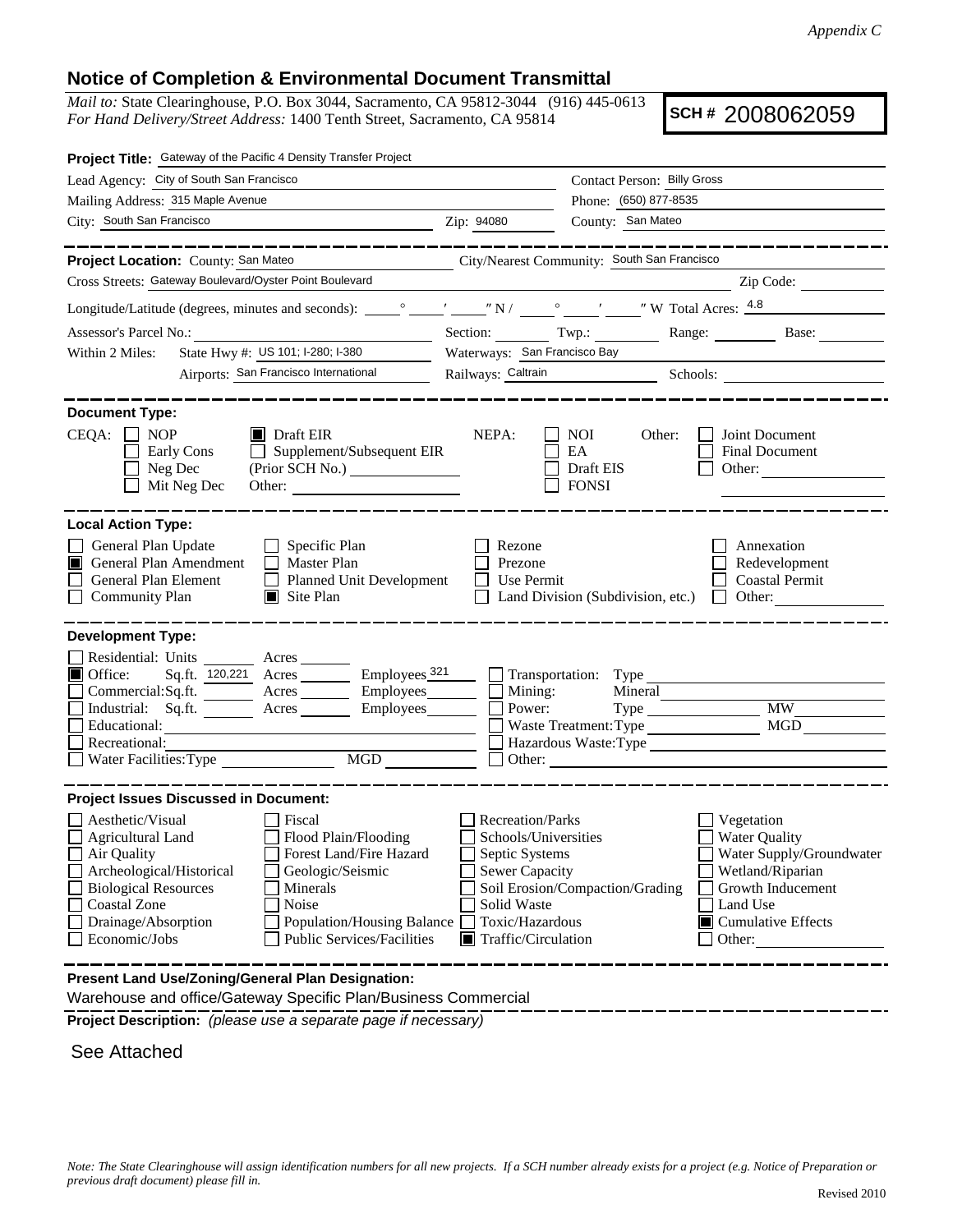## **Reviewing Agencies Checklist**

|                                                                                                                             | Lead Agencies may recommend State Clearinghouse distribution by marking agencies below with and "X".<br>If you have already sent your document to the agency please denote that with an "S". |                                                                      |               |  |  |
|-----------------------------------------------------------------------------------------------------------------------------|----------------------------------------------------------------------------------------------------------------------------------------------------------------------------------------------|----------------------------------------------------------------------|---------------|--|--|
|                                                                                                                             | Air Resources Board                                                                                                                                                                          | Office of Historic Preservation                                      |               |  |  |
|                                                                                                                             | Boating & Waterways, Department of                                                                                                                                                           | Office of Public School Construction                                 |               |  |  |
|                                                                                                                             | California Emergency Management Agency                                                                                                                                                       | Parks & Recreation, Department of                                    |               |  |  |
|                                                                                                                             | California Highway Patrol                                                                                                                                                                    | Pesticide Regulation, Department of                                  |               |  |  |
| $\boldsymbol{\mathsf{X}}$                                                                                                   | Caltrans District # 4                                                                                                                                                                        | <b>Public Utilities Commission</b>                                   |               |  |  |
| $\boldsymbol{X}$                                                                                                            | <b>Caltrans Division of Aeronautics</b>                                                                                                                                                      | Regional WQCB #                                                      |               |  |  |
|                                                                                                                             | <b>Caltrans Planning</b>                                                                                                                                                                     | Resources Agency                                                     |               |  |  |
|                                                                                                                             | Central Valley Flood Protection Board                                                                                                                                                        | Resources Recycling and Recovery, Department of                      |               |  |  |
|                                                                                                                             | Coachella Valley Mtns. Conservancy                                                                                                                                                           | S.F. Bay Conservation & Development Comm.                            |               |  |  |
|                                                                                                                             | <b>Coastal Commission</b>                                                                                                                                                                    | San Gabriel & Lower L.A. Rivers & Mtns. Conservancy                  |               |  |  |
| $\mathcal{L}^{\text{max}}$                                                                                                  | Colorado River Board                                                                                                                                                                         | San Joaquin River Conservancy                                        |               |  |  |
|                                                                                                                             | Conservation, Department of                                                                                                                                                                  | Santa Monica Mtns. Conservancy                                       |               |  |  |
|                                                                                                                             | Corrections, Department of                                                                                                                                                                   | <b>State Lands Commission</b>                                        |               |  |  |
|                                                                                                                             | <b>Delta Protection Commission</b>                                                                                                                                                           | <b>SWRCB: Clean Water Grants</b>                                     |               |  |  |
| $\frac{1}{2}$                                                                                                               | Education, Department of                                                                                                                                                                     | <b>SWRCB: Water Quality</b>                                          |               |  |  |
|                                                                                                                             | <b>Energy Commission</b>                                                                                                                                                                     | <b>SWRCB: Water Rights</b>                                           |               |  |  |
|                                                                                                                             | Fish & Game Region #                                                                                                                                                                         | Tahoe Regional Planning Agency                                       |               |  |  |
|                                                                                                                             | Food & Agriculture, Department of                                                                                                                                                            | Toxic Substances Control, Department of                              |               |  |  |
|                                                                                                                             | Forestry and Fire Protection, Department of                                                                                                                                                  | Water Resources, Department of                                       |               |  |  |
|                                                                                                                             | General Services, Department of                                                                                                                                                              |                                                                      |               |  |  |
|                                                                                                                             | Health Services, Department of                                                                                                                                                               |                                                                      |               |  |  |
|                                                                                                                             | Housing & Community Development                                                                                                                                                              |                                                                      |               |  |  |
|                                                                                                                             | Native American Heritage Commission                                                                                                                                                          |                                                                      |               |  |  |
| Local Public Review Period (to be filled in by lead agency)<br>Starting Date January 26, 2022<br>Ending Date March 14, 2022 |                                                                                                                                                                                              |                                                                      |               |  |  |
|                                                                                                                             | Lead Agency (Complete if applicable):                                                                                                                                                        |                                                                      |               |  |  |
| Consulting Firm: Environmental Science Associates                                                                           |                                                                                                                                                                                              | Applicant: BioMed Realty Group                                       |               |  |  |
| Address: 1510 Fashion Island Blvd<br>Address: 550 Kearney Street, Suite 800                                                 |                                                                                                                                                                                              |                                                                      |               |  |  |
| City/State/Zip: San Francisco/California/94108                                                                              |                                                                                                                                                                                              | City/State/Zip: San Mateo/California/94404                           |               |  |  |
|                                                                                                                             | Contact: Paul Stephenson, AICP                                                                                                                                                               | Phone: (650) 312-9438                                                |               |  |  |
|                                                                                                                             | Phone: (415) 896-5900                                                                                                                                                                        |                                                                      |               |  |  |
|                                                                                                                             | Signature of Lead Agency Representative: Billy Gross                                                                                                                                         | Digitally signed by Billy Gross<br>Date: 2022.01.20 08:31:53 -08'00' | Date: 1/25/22 |  |  |

Authority cited: Section 21083, Public Resources Code. Reference: Section 21161, Public Resources Code.